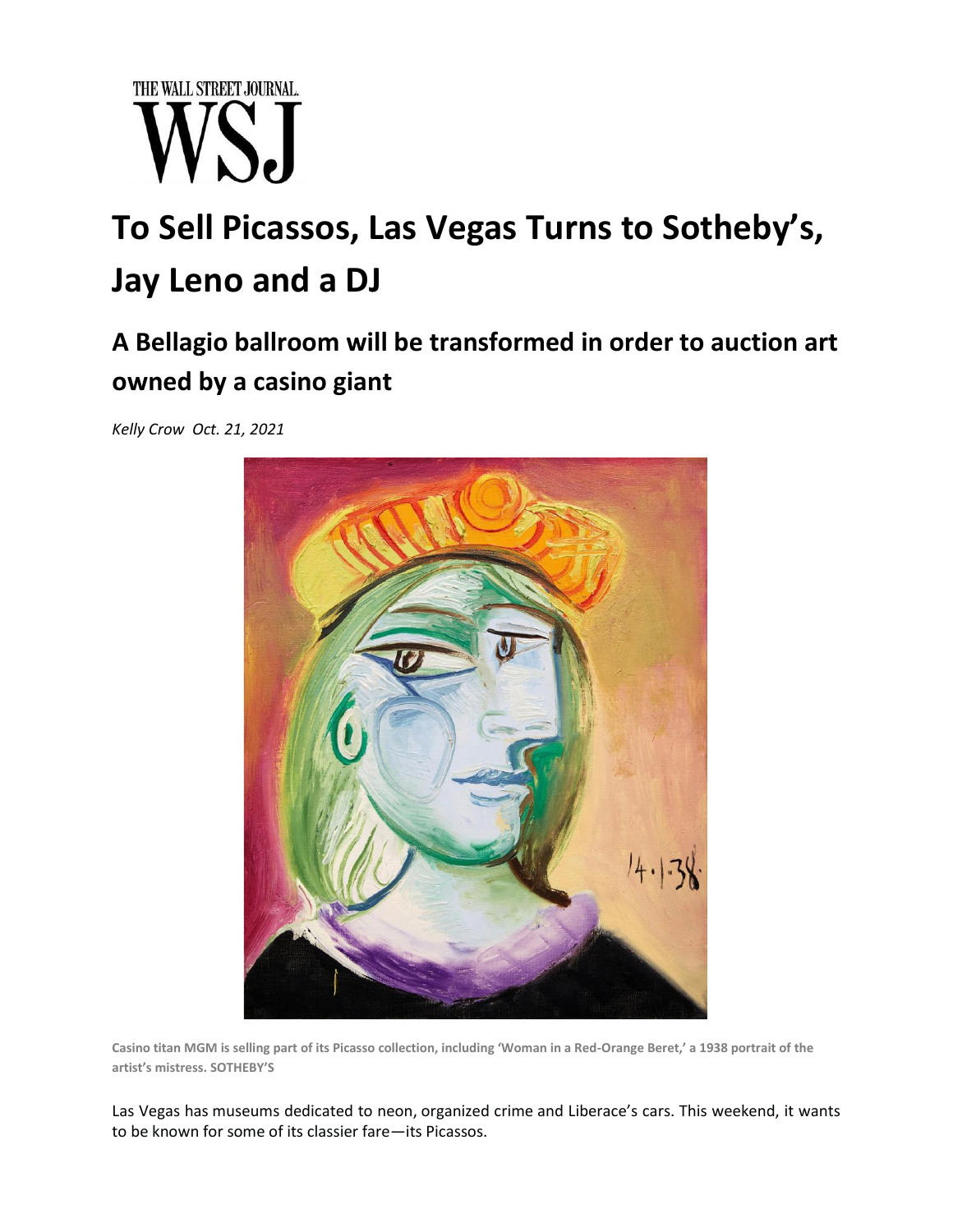On Saturday, in a ballroom of the Bellagio Hotel & Casino, Sotheby's plans to auction off 11 works by the Spanish master owned by gambling giant [MGM Resorts International.](https://www.wsj.com/market-data/quotes/MGM) Sotheby's estimates their combined worth at around \$70 million.

This being Vegas, the auction house plans to inject a lot more pizazz than bidders expect from a hushed, New York affair. Sotheby's is transforming a ballroom, steps from a sea of slot machines, into an auction sale room. Yet before anyone picks up a gavel, former talk-show host Jay Leno will give a talk about his enormous car collection. After the sale, Pablo Picasso's great-grandson, DJ Florian Picasso, will spin tunes at a party featuring cabaret dancers.

"We've learned in the last year that people are adaptive, but they love surprises," said Brooke Lampley, Sotheby's chairman and world-wide head of sales for global fine art.

To spark interest from big gamblers who might not otherwise attend art auctions, Sotheby's and MGM added a second sale on Sunday at the nearby ARIA Resort & Casino. Items include a pair of Nikes worn by basketball great Michael Jordan during his 1984 rookie year, with an estimated presale value of at least \$1 million) and a manuscript containing Bruce Springsteen's handwritten lyrics to "Born to Run" (estimated value \$200,000 or more).

The Las Vegas Strip has had a fitful relationship with fine art. When the Bellagio opened in 1998, its eponymous art gallery showed masters like Jasper Johns and Robert Rauschenberg, and played a role in the hit remake of "Ocean's Eleven," which revolved around thieves pulling a heist on an art-loving casino mogul.

The Venetian Resort opened its own museum featuring works from the collections of New York's

I was. It took a while. During Solomon R. Guggenheim Museum and St. Petersburg's State Hermitage Museum. It closed in 2008.

More recently, brothers Frank and Lorenzo Fertitta of [Station Casinos](https://www.wsj.com/market-data/quotes/RRR) planned to display a Damien Hirst aquarium-style tank with a dissected shark in its renovation plans for the Palms Casino Resort before the casino closed. The casino was sold this spring to the San Manuel Band of Mission Indians.



**MGM says it wants to use Sotheby's sale proceeds to commission installations like this mural by contemporary artist Okuda San Miguel.**

**PHOTO: JOE BUGLEWICZ FOR THE WALL STREET JOURNAL**

The Bellagio, owned by MGM Resorts International, still has its Gallery of Fine Art, which will continue to organize exhibits, says Demecina Beehn, MGM's curator of special projects. Typical daily attendance at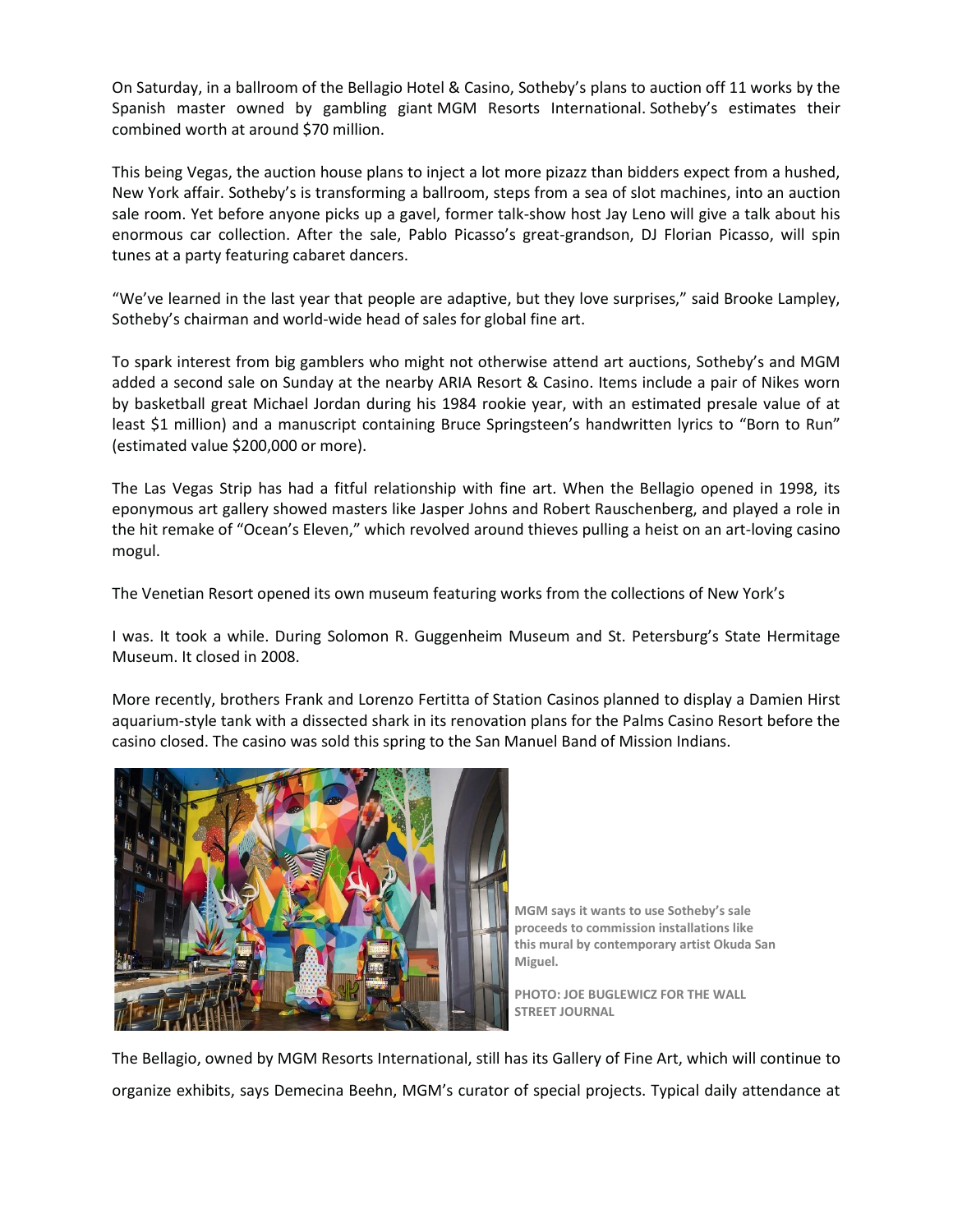the gallery hovers around 150 people, she says. The Picasso auction will take place in the casino's Monet ballroom.

The Picasso works for sale this weekend have long decorated the [Picasso-themed restaurant at the](https://bellagio.mgmresorts.com/en/restaurants/picasso.html)  [Bellagio](https://bellagio.mgmresorts.com/en/restaurants/picasso.html), which describes itself as offering "Fine Dining, authentic Picasso masterpieces, and a view of the Bellagio Fountains." The restaurant replaced the works being sold with other, lesser-known Picassos from its collection, Ms. Beehn said.

The works headed to auction include a 1938 portrait of the artist's mistress, Marie-Thérèse Walter, called "Woman in a Red-Orange Beret," that is projected to sell for at least \$20 million, according to Sotheby's.

There is also a 6-foot, 1969 portrait titled "Man and Child" expected to fetch at least \$20 million, along with a jewel-toned "Bust of a Man" from the same year thought to be valued at least \$10 million. Other, smaller pieces in the set include an estimated \$60,000 ceramic vase incised with the artist's cheery markings and a 1917 drawing, "Pierrot," that Sotheby's expects to sell for at least \$2.5 million.



**Pablo Picasso's 6-foot, 1969 'Man and Child' is part of the MGM collection that will be auctioned this weekend in Las Vegas.**

**PHOTO: SOTHEBY'S**

MGM officials say selling the Picassos in Las Vegas will help the casino operator bolster its standing in contemporary art. MGM says it can make room and money to expand its contemporary art collection, which currently includes around 900 pieces, many displayed across the casino operator's global properties.

To make for a "seamless, consistent experience," Sotheby's Ms. Lampley said the house is building a Sotheby's set inside the ballroom with teal walls and phone banks and a white rostrum. The auction house is flying in its star auctioneer from London, Oliver Barker, to conduct the sale in the Bellagio's Monet ballroom. It's also hiring a cellist to perform on the nearby terrace.

The sale will be livestreamed, kicking off at 6 p.m. local time so that it coincides with 9 a.m. in Asia, Ms. Lampley said. Collectors from California and Texas appear more willing to travel in to attend the sale, she said, and the 80 seats in the ballroom are